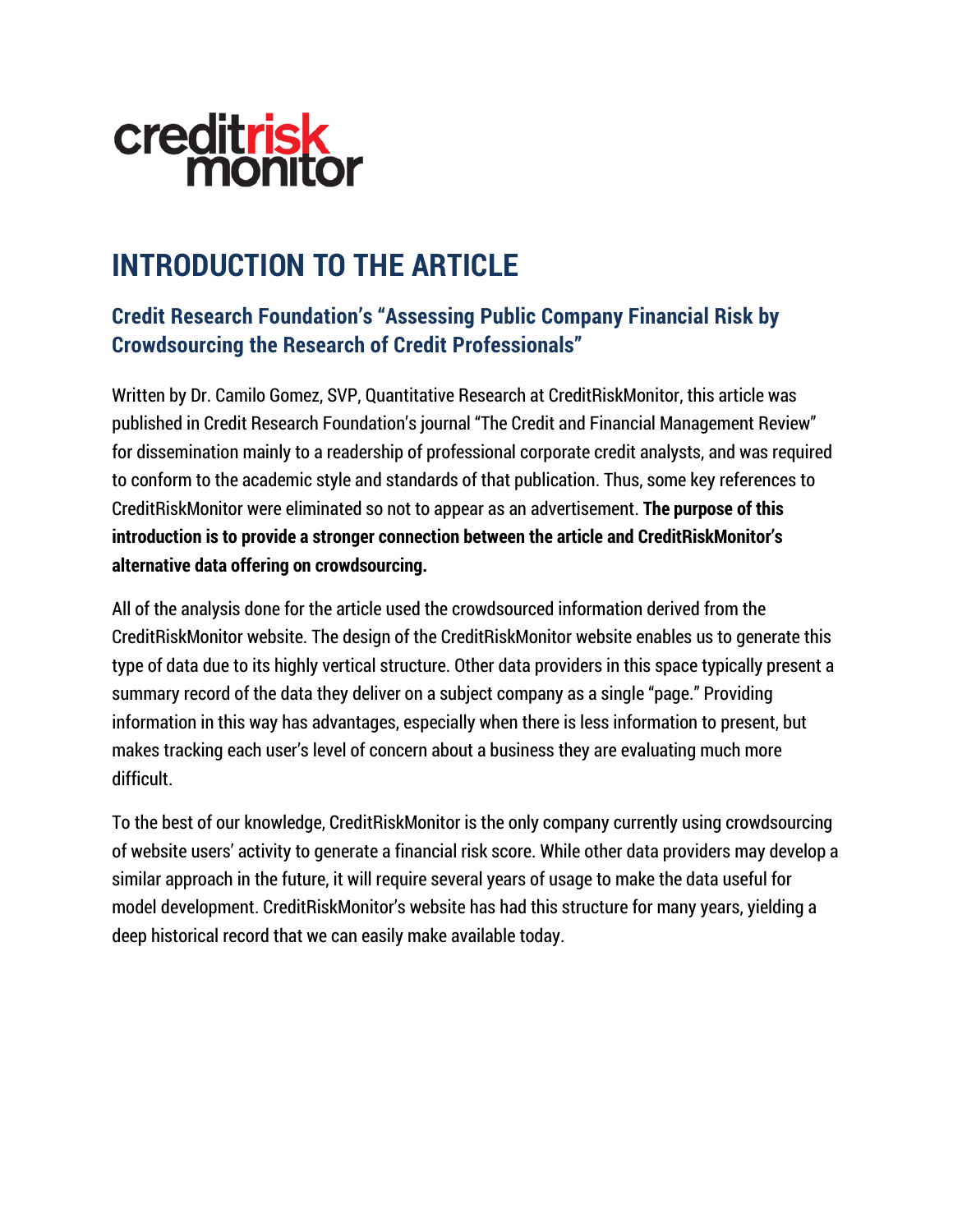

The Credit and Financial Management Review Volume 23, Number 3 | Third Quarter 2017

## *Assessing Public Company Financial Risk by Crowdsourcing the Research of Credit Professionals*

*By: Camilo Gomez, Ph.D.*

#### **Abstract**

*This article will discuss how crowdsourcing the research activity of corporate credit professionals provides an early warning of business counterparty financial risk. It demonstrates how crowdsourcing makes it possible to leverage trade creditors, a vital group of risk managers who control access to a major source of a corporation's working capital, and highlights the factors which allow for crowdsourcing to provide actionable guidance.*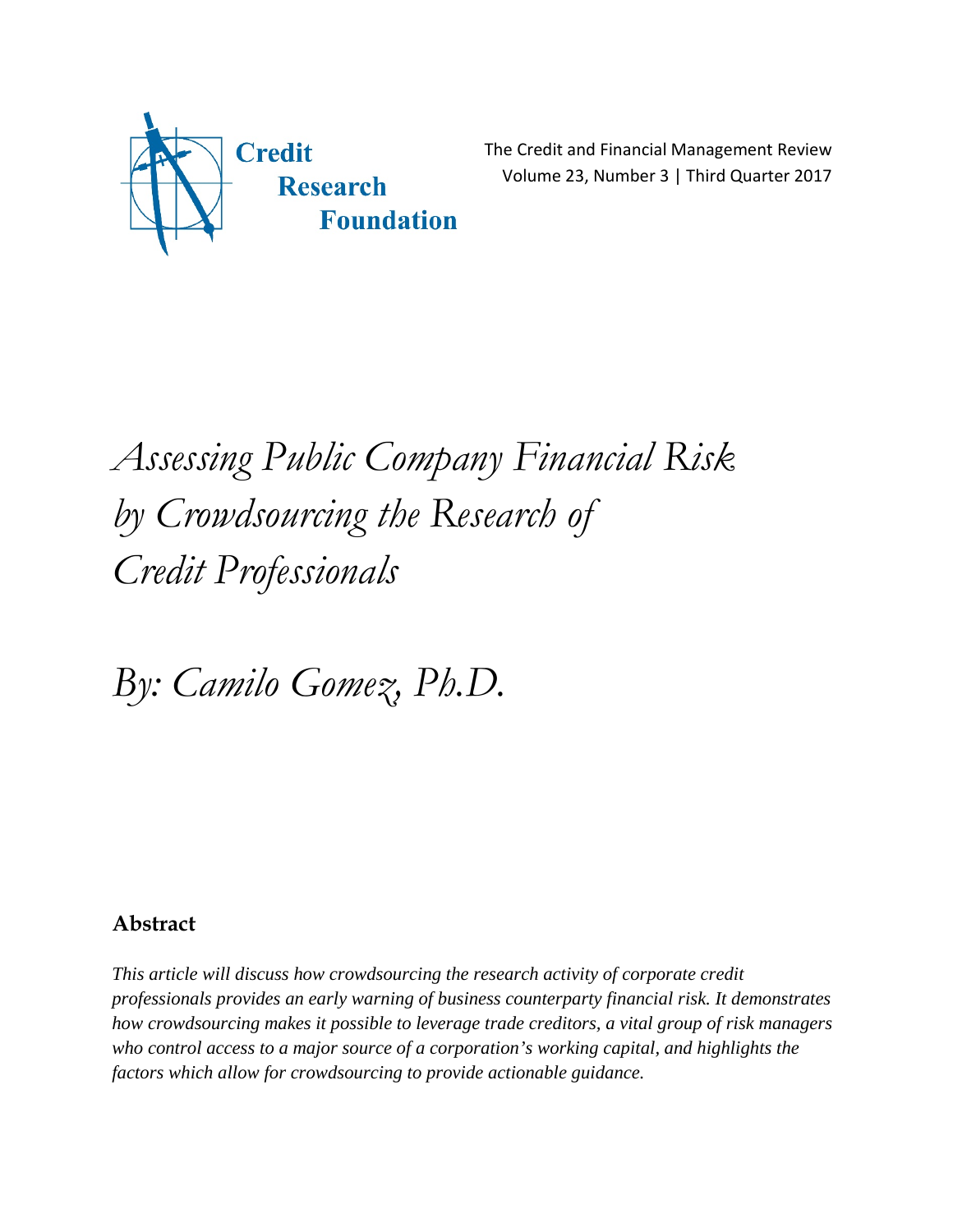#### **Working Capital & Trade Credit**

Public companies have always been funded through a mix of debt and equity. Over the last decade, however, U.S. corporate liabilities have soared to unprecedented levels. According to the Federal Reserve, aggregate corporate bonds accounted for \$5.2 trillion, bank loans \$2.7 trillion, and trade payables \$2.2 trillion.

Trade credit – accounts payable – rarely gets the attention it deserves. Trade credit represents the most fluid and widespread form of external financing. It can also be among the cheapest forms, assuming prompt or early payment and advantageous terms. That said, trade credit is easily adjusted as terms can be reset on a shipment and an order-by-order basis. Unlike bonds and bank loans, trade credit is at the junction of operational working capital flexibility and financial carry costs. Therefore, credit managers collectively control a sizable portion of their customers' financial flexibility. Most critically, they control this working capital financing when it matters most: when a customer is in financial distress.

It is well known that if a supplier believes that a customer is at risk of near-term distress or bankruptcy, action will be taken to protect dollar exposure. These actions might include: imposing tighter than normal payment terms, "holding" orders until payments are made, or even requiring cash in advance.

Given the distinctive position of trade credit, a company's operational flexibility is directly impacted by its financial risk. Credit managers have the ability to react the fastest across a corporation's liability structure. For instance, the selling company's next shipment terms might change from 2/10 Net 30 to Net 15. This change represents one of the multiple options that, if replicated by other credit managers across a company's supply chain, can immediately increase a buying company's need for alternative sources of working capital.

If enough credit managers begin to restrict trade credit, the customer may be forced to depend on other forms of financing, which may result in a higher cost of capital and/or a liquidity crunch.

#### **SEC Fair Disclosure (FD) Ruling Limits Information Access**

For *public* companies, the Security and Exchange Commission prevents most financial investment analysts from gaining access to information that is not publicly available under the doctrine of Fair Disclosure (FD). An investment analyst mostly uses only publicly available information, such as is revealed in corporate filings, typically including financial statements and associated notes. Compared to the days before FD regulation, access to management is now severely limited. Conversely, business stakeholders, such as credit managers, banks and credit rating agencies, are excluded from the scope of FD regulation.

Credit managers are therefore unfettered by FD rules. They use a variety of non-public information sources, such as their own company management and sales representatives. It is well known among credit managers (but underappreciated by investors) that credit managers frequently share information with credit managers at other companies, including (under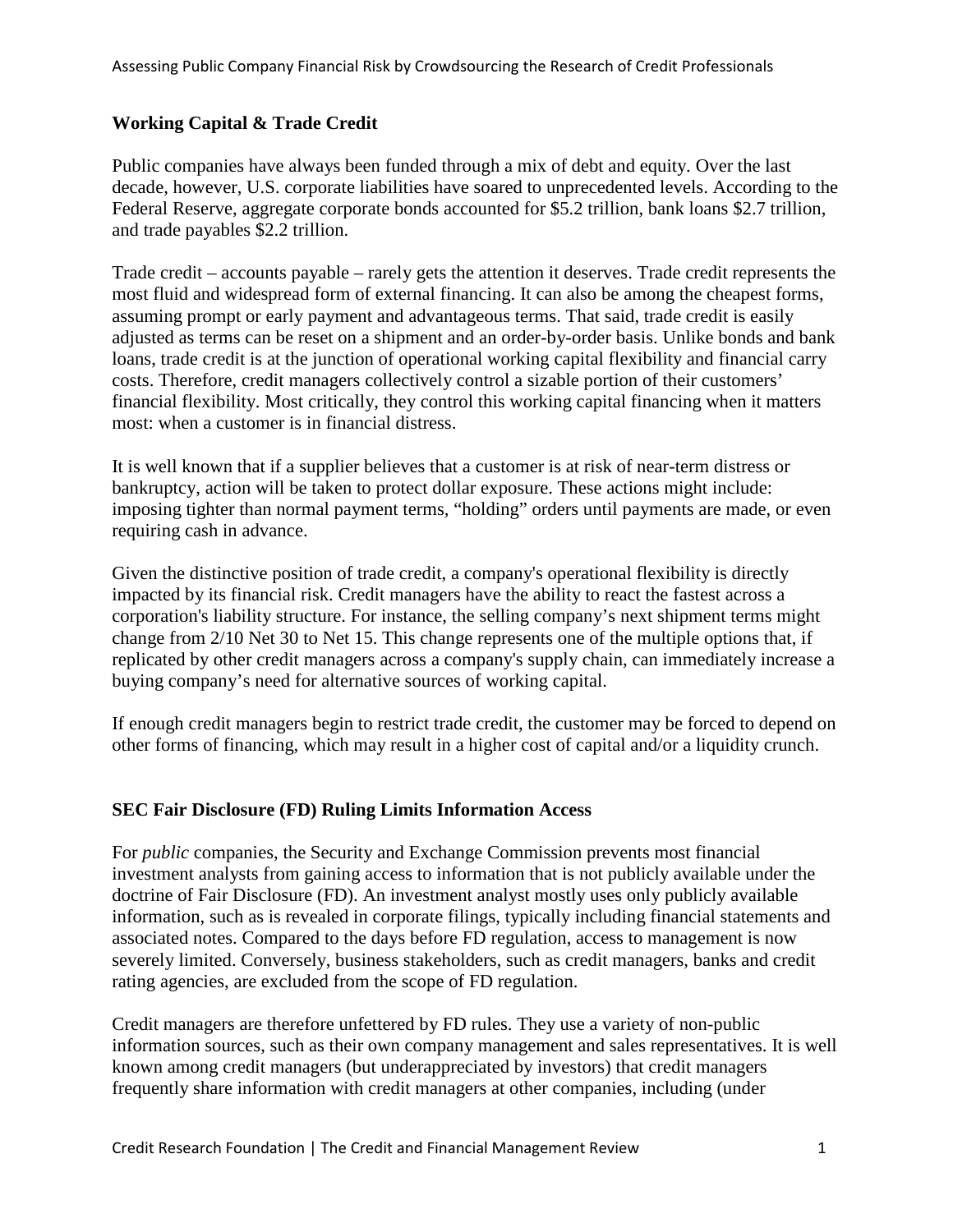conditions managed to avoid anti-trust and other concerns) their competitors. They regularly speak confidentially with financial and operating executives at customer companies when concerns arise. The availability and quality of this information can provide a timely and unique view of how their customers are performing.

Credit managers and their contacts can obtain material financial information between the quarterly reporting periods for public companies. This information may include, but certainly is not limited to, items such as: a slowing in sales growth, an increase in product returns, asset sales or additional financing, etc. This type of information is extremely useful when a company is sitting on the cliff of financial distress or approaching bankruptcy. Exclusion from FD rules is necessary to allow credit managers to make more precise risk management decisions, whether it concerns adjusting terms or the last resort of cutting trade credit altogether.

#### **Trajectory of Data Analysis**

Today, there are countless proprietary models that collect data and use select variables to produce insightful outputs which are often applied within business and financial markets. Most industries are specifically integrating technology, such as data analytics, as companies aggressively attempt to stay ahead of competition -- whether it's through corporate strategy, supply chain or credit management.

The goal of these models is to provide actionable guidance. Standard requirements of the data used by a model should include: (1) data is significant to the purpose of the model, (2) it covers an extensive time period, (3) it is timely, and (4) it is reasonably consistent.

"Crowdsourcing" refers to the use of contributions from a large number of people or events to get impactful ideas, accomplish work or identify trends. When used to discover information or trends, crowdsourcing data sets are usually fashioned into coinciding indicators, typically measuring things such as business sentiment, consumer spending or company payment histories.

Sometimes the data can also be analyzed in order to predict future events or outcomes. Our recent research has demonstrated that the aggregated sequence and specific patterns of the research activity of credit managers on leading credit information websites helps predict financial risk of a company.

#### **Crowdsourcing and Credit Managers**

Credit managers are incentivized to maintain a healthy relationship with customers, enabling sales, yet they must simultaneously preserve their own company's long-term financial health – often a delicate balancing act requiring skill and experience. Managing these competing demands successfully requires a blend of objective information, subjective evaluation and judgment. These needs are intensified when a customer is in financial stress.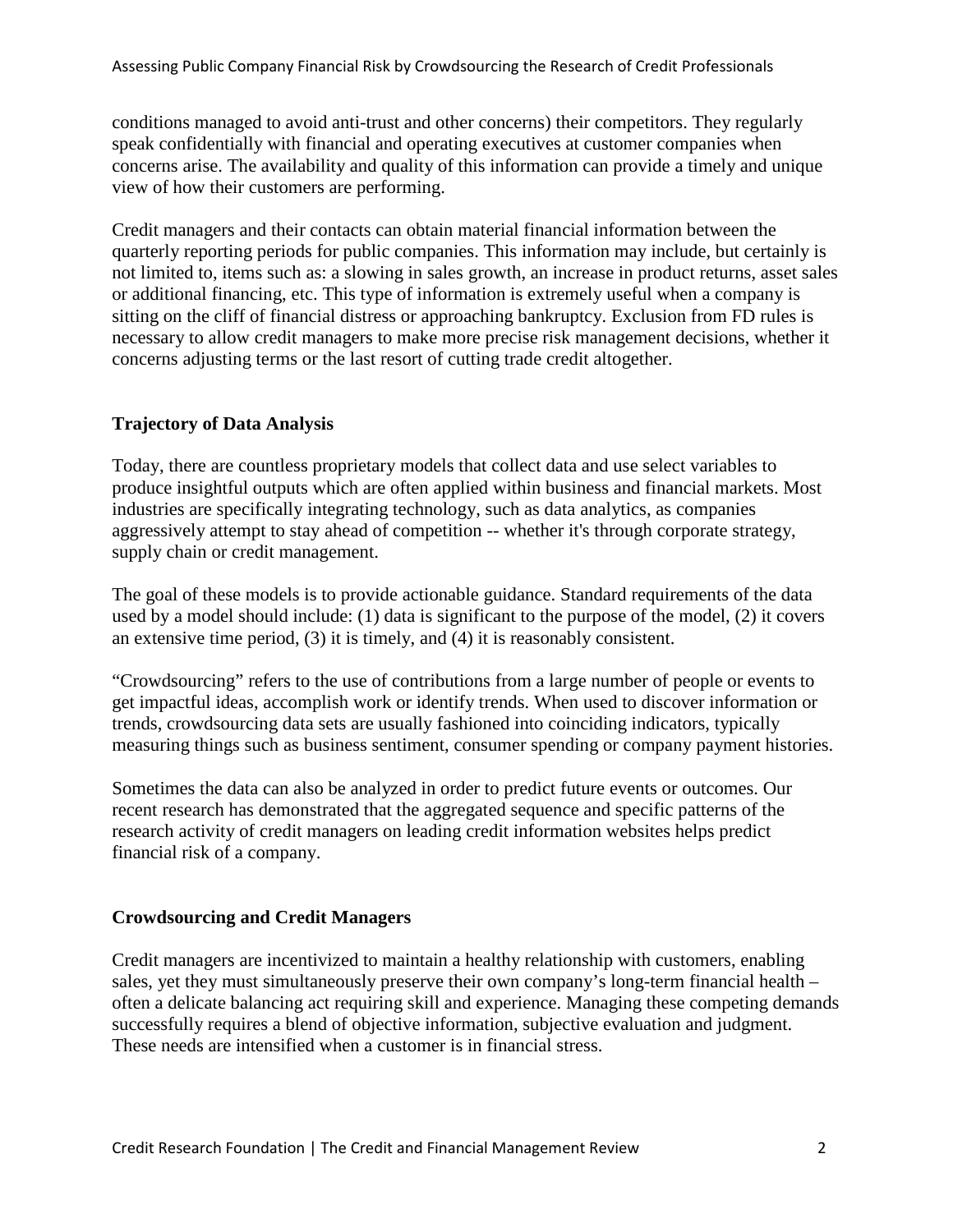When a credit manager is intensively researching a company, this intensity can have a few different meanings. It could be an analysis of a new customer, a routine annual review of an existing customer, or something more serious: a customer in financial distress. Since each process looks a little different, it is the **pattern of research** that is the primary signal that a credit manager is grappling with elevated risk (i.e. Crowdsourcing).

For example, a pattern of research which involves a cursory review of summary information about a business would not signal risk. Conversely, a pattern of research involving a review of detailed liquidity and cash flow ratio spreads might, together with other actions, signal elevated risk concerns. The patterns with which credit managers research companies is statistically predictive of financial risk and can be integrated into credit models, enhancing their accuracy.

To capture that level of granularity, however, requires a highly structured website so it can clearly discern the difference between the two types of research activity. It also requires a long enough time series to see such trends develop, and repeat reliably, over time.

Given what is known about credit managers, it should not be a surprise that they can add useful information content to credit models. In other words, when this crowdsourcing is part of a credit model, credit professionals are anonymously communicating their "concern" about a business to each other.

It is worth noting that this method crowdsources the actual research actions of credit managers and is not based on an opinion or attitude surveys. So, while it is believed this method signals the concerns demonstrated by credit managers, it uses objective data as input.

As is typically the case with crowdsourcing, the usefulness of the signal from research activity depends on aggregating the actions of many diverse credit professionals. One or two analysts researching a company would not raise a red flag in terms of financial risk. Alternatively, it is meaningful if many credit professionals are exhibiting research patterns indicative of concern.

#### **CreditRiskMonitor: A Crowdsourcing Example**

CreditRiskMonitor clients are able to access a large amount of information on public companies. When a user begins examining a company, they usually begin their search in the "snapshot" page which contains high-level information, such as: contact information for the company, its line of business and, if enough information is available, a FRISK<sup>®</sup> score on the company, a Z-score and agency ratings. From this location, the user can move to other pages which provide much more detailed information – pages on quarterly financials, annual financials, performance metrics, news, stock market performance, etc.

The hierarchical structure of our website allows vendors to keep track of the pages visited by users on companies as a function of time. Websites have been structured in this way for many years, giving a long history of click patterns for low- and high-risk businesses. That cumulative analysis illustrates that there are clear differences in the aggregated research patterns and bankruptcy risk.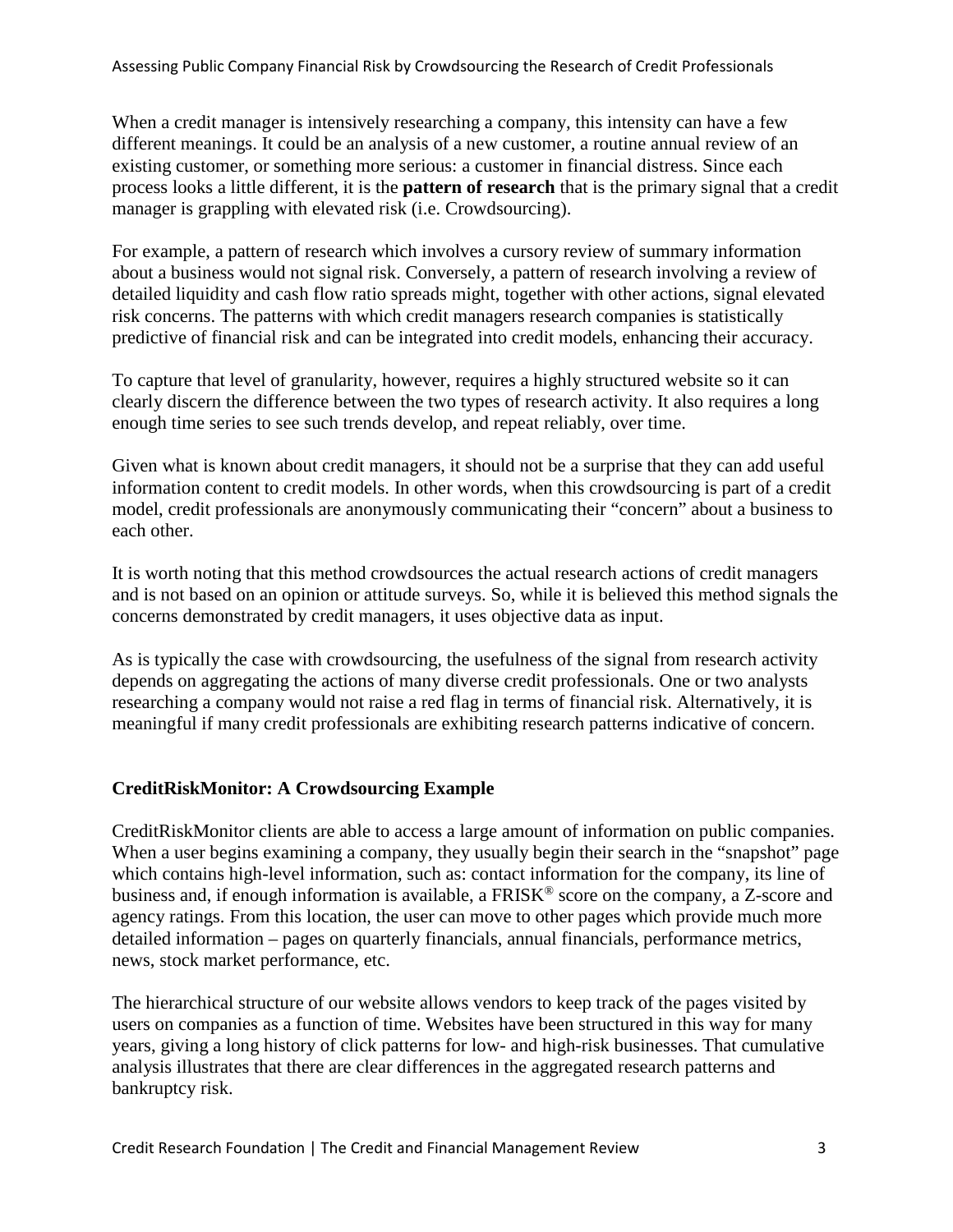We found that crowdsourcing credit managers improved the accuracy of our risk score. This is especially notable because our risk score was already quite accurate before the introduction of the new crowdsourcing component.

The highest risk category, labeled as "1" on the horizontal axis, previously identified 35 out of 100 companies that would file for bankruptcy within the next 12 months. This "bankruptcy capture ratio" was quite high, compared with other credit scores. Incorporating crowdsourced research activity of credit professionals increased the capture ratio to 50 out of 100 companies, while the category remained quite small, just two percent of all U.S. public companies. This is a dramatic improvement in the usefulness of the score. A similar but less meaningful change appeared in the second riskiest category labeled as "2." There was improvement seen in each of the first six categories on the "1" (worst) to "10" (best) scale after the inclusion of crowdsourced research activity, diminishing as the level of risk diminished.



**FRISK® Score Tiers**